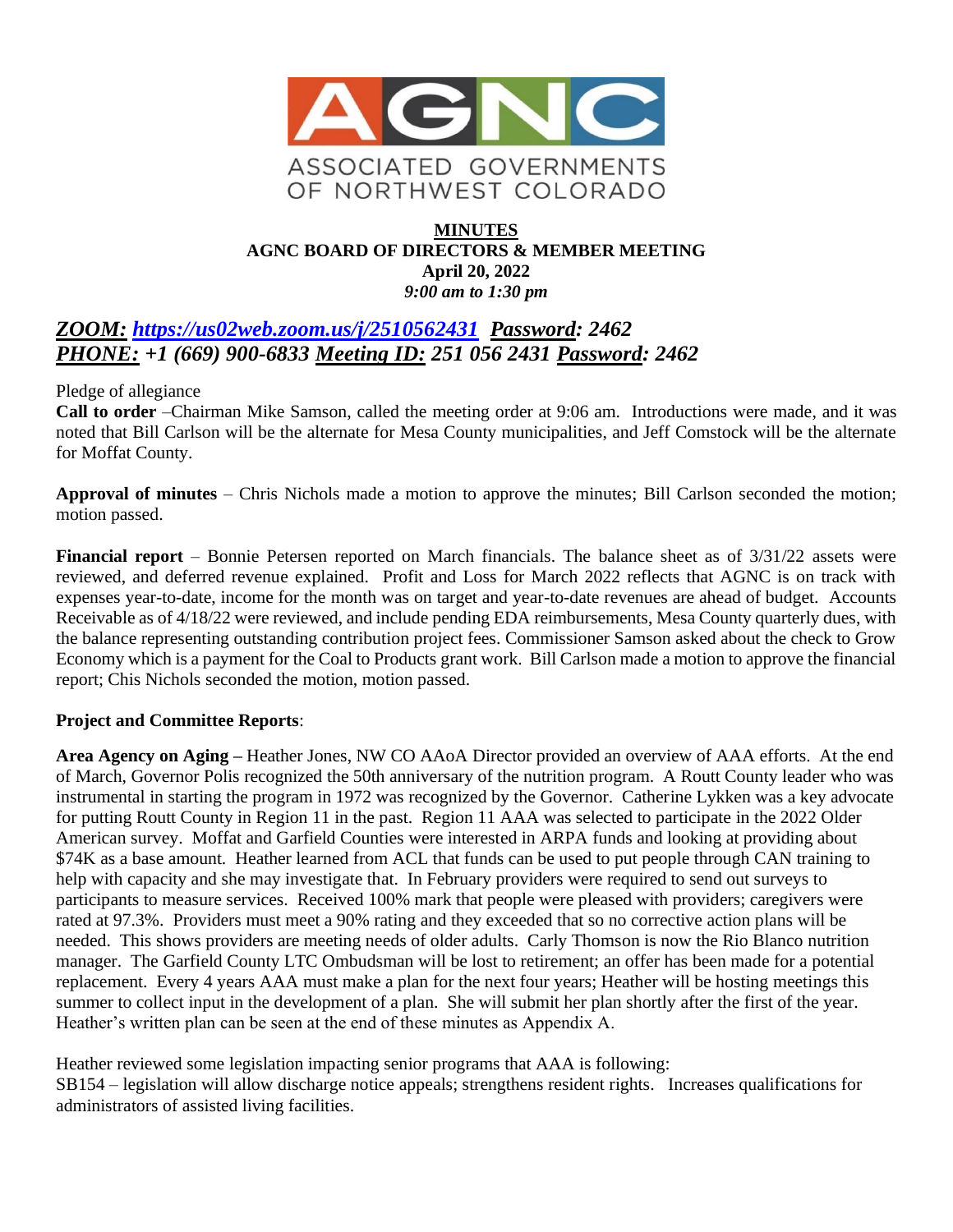SB185 – Similar to SB290 allowing for grants to AAA's and senior providers.

SB203 – All-inclusive care for the elderly – PACE takes Medicare and Medicaid funds to go to day centers where they can see dentists, eye doctors, etc. Provides regulatory oversight for institutions.

**Broadband update – Corey Bryndal.** Corey reported that there is a lot of broadband activity all around the state. Mesa, Garfield, Fruita and Palisade have applied for grants to create CNL's. Grand Junction, Clifton and Collbran have active projects. Collbran submitted a grant application for an 18-mile fiber link. Fiber will be placed in Glenwood Springs from the highway to a CNL. Rifle has a CNL under construction. Garfield County has submitted a DOLA grant for NCA, SLT, Parachute to provide fiber from the highway to CNLs. They are already starting to sell rack space to providers in these areas. Region 10 continues to work on a connection to Salt Lake City to improve redundancy for the West Slope. Region 10 and project THOR received a \$2.6 million grant from DOLA to purchase equipment and additional leases. R10 is working with Southern Colorado to build a loop to provide additional redundancy which will include a number of municipalities and tribes. Capital projects funding will be coming to Colorado for building out last mile projects. Expect ISPs to participate in funding. Executive Order from the Governor on broadband was codified into law through SB22-1083. The bill addresses ROW access and CDOT access throughout the state. Bonnie asked if a gap analysis would be beneficial given all the activity currently underway and Corey indicated that a gap analysis would be helpful.

**Ballot Initiative - Cody Davis** provided an overview of a ballot initiative being considered to reorganize the COGCC to IOGCC. The idea behind the initiative is to provide more regulatory certainty for the oil and gas industry. This initiative takes the politics out of the industry oversight and allows for a more administrative process – it is fashioned after initiatives Y & Z. It is hoped that Initiative 136 will be on the ballot this fall; the proponents are looking at both a statutory and a constitutional amendment. Cody outlined how the Commission members would be selected; judges would review a slate of candidates and initially choose six. Terms are four years in length and every two years judges will select replacements for the Commission. The state is more likely to get industry investment when there is regulatory certainty. When asked if AGNC support is needed, Cody said the proponents would ultimately \like support sooner than later. Chris Nichols made a motion to support the initiative concept, Bill Carlson seconded the motion; the motion passed unanimously with Cody Davis abstaining from the vote. A resolution regarding the initiative will be placed on the May agenda for consideration.

#### **Legislative Update – no update at this board meeting; the regular legislative call on Thursday morning will serve as the board update.**

**Wolf Technical Working Group (TWG) Update – Merrit Linke.** Merrit reported that TWG meetings will continue until August of 2022 then the group will turn in its report to the CPW commission. Merrit shared that there are objectives set for each meeting and shared those. He provided an update on wolf predation in North Park and the stories in the news. CPW authorized and installed some flagged fencing to discourage wolves – it appears to work for now. If that is determined to be a broad solution, it will be expensive for the state as it cost \$16,000 per mile in the trial but it blew over after a brief period of time. There have been a lot of wolf siting's in Jackson County and some in Grand County as well. It is not known if the wolves are denning, there was one set of wolf pups born last year; don't know if that will happen this year. CPW will work to meet the parameters of the law and begin the process of introduction in December 2023. Once the TWG and SAG reports are provided to CPW, there will be a series of engagement, outreach, and education; whatever plan is developed it must be good as it is not easy to talk to some stakeholders. The message must be backed up by a good plan with robust tools for management. The TWG has received a lot of input from other states and USFWS who have good insight on what worked in other states. The population and demographics of Colorado are different from other states. The wolf listing did not affect Montana, Wyoming, or Idaho; it does apply to Colorado, Utah, Nevada, and California. This handcuffs CPW, ranchers and general public. Western Colorado is different from other states. Funding concerns continue, the bill last year for funding was a start, but when we are talking about flagging, costs become exorbitant. There may be a need for rangers and that will cost \$100,000 per ranger, and it may take 10 or 12 people to provide that function across all areas. We must have funding in place before introduction to address the many needs, it will be untenable if we have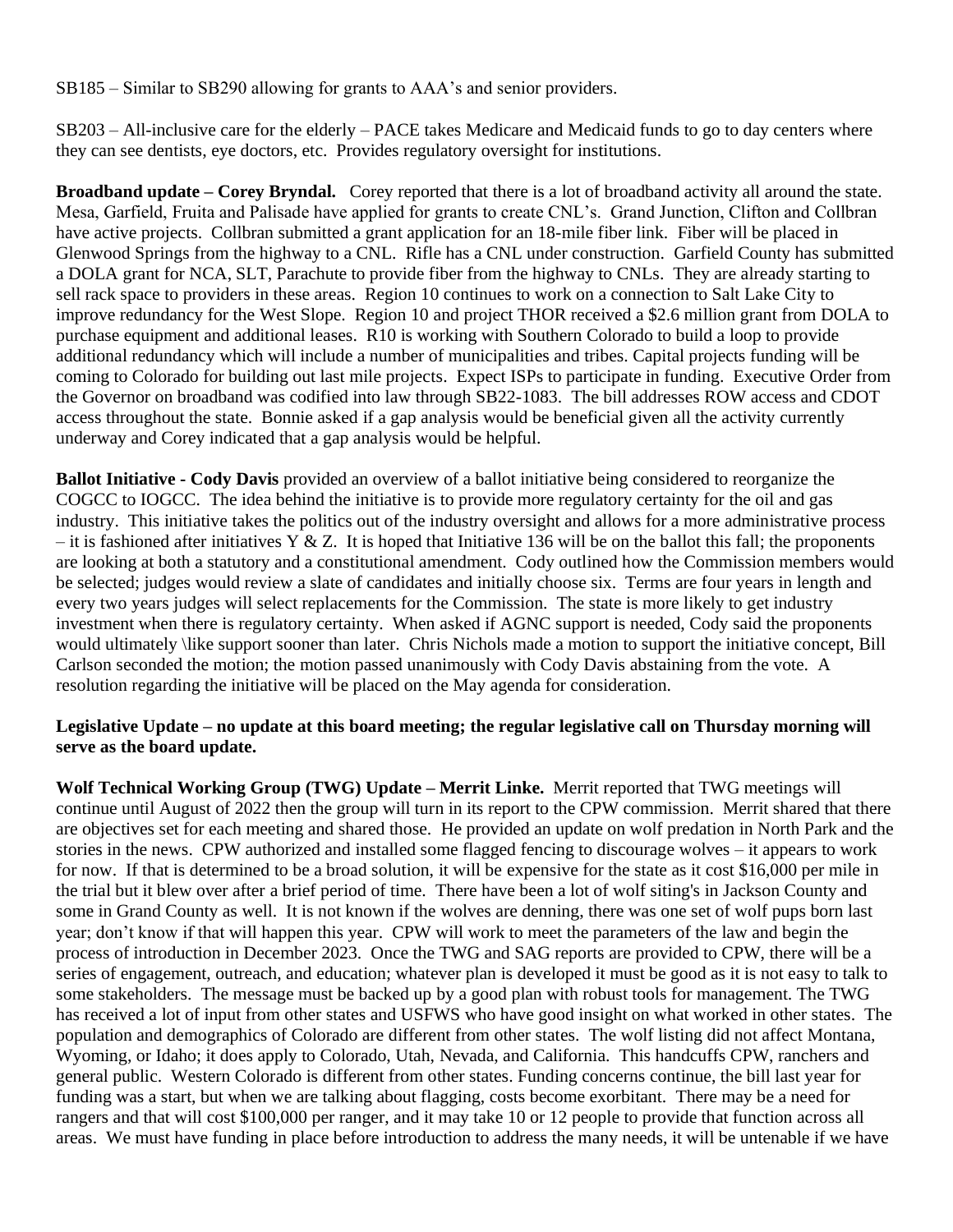to scramble for funds after introduction. Funds have been dedicated to FWS to develop the NEPA analysis – when listing took place NEPA was required, and that process could take 2 or 3 years conflicting with the ballot initiative. Nothing in the legislation defines how many wolves are to be introduced, the TWG has been working on thresholds and metrics. People will take matters into their own hands if we do not have effective tools, etc.; 98% to 99% of people that voted for this will never see a negative impact. Jeff Comstock pointed out that AGNC was denied a role in developing the state plan but that we have a new opportunity now with the 10J NEPA process to be a cooperating agency, he asked for Merrit's thoughts about NW Counties and AGNC being invited as cooperating agency. Merrit thinks it is a great idea. The big fear is that we blindly go ahead without tools in place to manage them. As a cooperating agency, counties would also be able to put social impacts forward; Merrit said that land use input is also important. Merrit thinks there are some allies, and some advocates that are reasonable and considerate of factors Colorado. Chris Nichols asked how we gain AGNC cooperating agency status – Jeff Comstock said that we can kick start the effort by AGNC writing a letter to FWS requesting that invitation be sent to local counties and AGNC. Chairman Samson will sign the letter. Gary Moyer Referenced that in FLPMA all planning efforts must be consistent with local land use plan – requires consistency and participation as a cooperating agency.

**Regional Economic Outlook/Economic Newsletters – Dr. Nathan Perry.** Dr. Perry reviewed the economic newsletters he is developing for the AGNC EDD for each county in the region. Mesa County is already being provided through prior arrangements on a quarterly basis and the remaining four counties will be done semi-annually for 2022. The newsletters can be found on the CMU website as well as the AGNC website. He review the information contained in the documents and anyone can review them in specificity on the websites. It is hoped that the newsletters will provide easily accessed data to aid in grant writing throughout the region.

Dr. Perry provided a current economic overview of the region with specific data points for each county relating to current population, job status vs pre-pandemic jobs stats, migration, GDP, pandemic recovery and more. The slides from the presentation are available on the AGNC website. Some key points noted include:

- $\triangleright$  GDP for 2020 Delta was the only positive in the region for GDP/ Colorado was positive at 5.75%.
- ➢ Garfield County is still experiencing distress due to lack of recovery in the energy industry. Energy has impacted all counties in AGNC.
- $\triangleright$  Expect good numbers for all counties in 2021 expect GDP will be positive in all.
- ➢ Median household income increased in face of declining GDP largely impacted by government income transfers.
- $\triangleright$  Accomplished goal of minimizing COVID hit but paying price now with inflation.
- $\triangleright$  Mesa County is now almost fully recovered in terms of employment. All industries have recovered except for mining, oil, and gas.
- $\triangleright$  Rio Blanco does not have house price appreciation the only place it has not increased.
- $\triangleright$  Garfield is the one county that Dr. Perry is most concerned about in the region. Have a lot of high-income individuals moving to eastern Garfield County pushing median household income up.
- ➢ All poverty numbers went down in the region successful result of fed policy sending money to citizens, it will be interesting to see how the numbers change.
- ➢ Garfield and Rio Blanco are not insulated from movements in oil and gas.
- ➢ Garfield has not recovered to pre-pandemic job numbers.
- $\triangleright$  GDP very volatile in Rio Blanco County median household income slightly positive. Rio Blanco employment holding steady; jobs have not recovered to pre-pandemic level; has held steady last four years after reduction. Construction still down in Rio Blanco County.
- ➢ Moffat negative GDP is much more exaggerated. Despite GDP declines median household income trend is up in Moffat County. Moffat employment is holding steady, jobs are declining. Chris Nichols commented that he would like to see a cost-of-living index developed for region.

Inflation – wage inflation has the largest spillover effect for inflation. Supply chain issues fuel inflation – lack of trades drives wages up – tight labor market – rising energy costs all impact inflation. Government kept demand artificially high with stimulus payments impacting housing, and other large items which saw large price increases.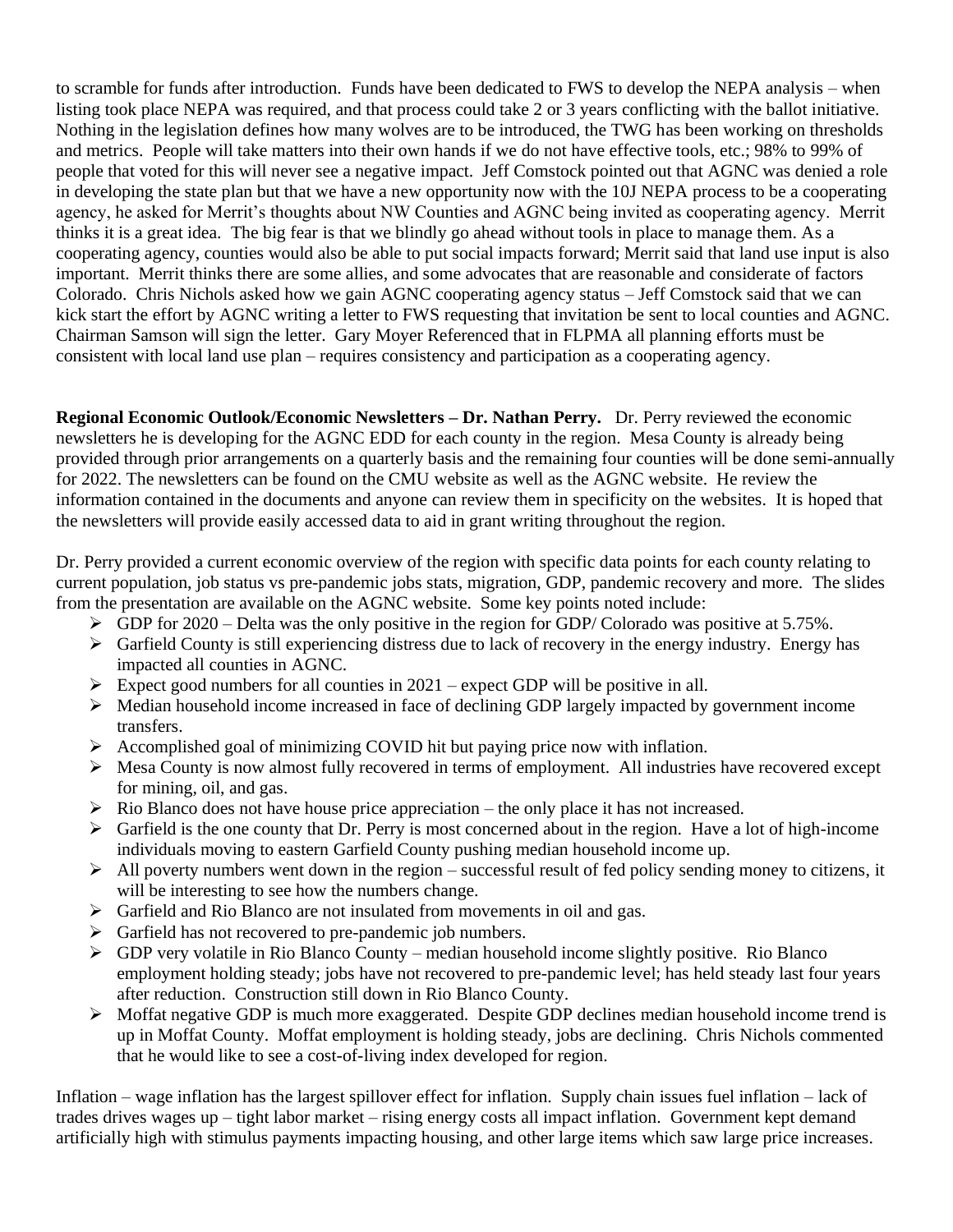Treasury rates will go up to 4% or more. Government thinks they can force prices down on large, financed items with interest rate increases. Supply chain will push inflation higher; Dr. Perry thinks we may have reached peak inflation. The longer inflation holds on, prices will keep increasing and people will keep paying it. He estimates that 3-4% of the inflation is Russia driven and 4-5% is structurally driven. We could see food issues in less wealthy countries – food prices lead to political and economic turmoil. A couple of recessionary signals – yield curve – went negative for a couple of days – yield curve inversion trend precedes recession. Consumers will pull back, western slope will see slow growth, when unemployment becomes less than 4%, we could see recession. The most accurate recession predictor is the unemployment rate.

#### **Federal Delegate Updates**

DOLA Update – Dana Hlavac. Dana provided an update regarding the current grant cycle. He outlined the grants DOLA is considering. A lot of broadband requests are under consideration. Of \$15 million available, \$9 million are requests are from the NW region. Tier one projects will be reviewed next week for recommendations – decisions before Tier 2 hearings. Tier 2 to be heard May 25th and 26th.

McKenna Farley provided an update from Representative Boebert's office; the Congresswoman had nine appropriations requests signed into law by president. Secured \$1.7 trillion for medical centers for rural areas; \$48 million for forest health; obtained a legislative rider to remove funding for listing the sage grouse as endangered; \$1 million for livestock loss tools; \$515 million for PILT program. Last week she introduced I-70 bill which requires the Transportation secretary to explore improvements and alternative routes for Glenwood Canyon closures. We will have a draft resolution for AGNC to consider at the next meeting supporting the bill. She sponsored a letter to Secretary Haaland to delist wolves based on research done by the Trump administration. Wolf bill to delist has ten co-sponsors on the bill, hope to rally more. Bill number for I-70 is HR7501. Betsy Bair commented that they need help with tweener hospitals – get left out of all legislation – play an important role in keeping costs down. Would like to see some movement there and would like help with that from congressional offices – Senators have been helpful.

Hilary Henry from Senator Bennet's office reported that applications for CDS closed April 8th with several requests in hand from the AGNC area – thanks to all who applied. Received a lot more applications than expected, it will be a competitive process. Space Command update – Senator Bennet believes Colorado is the best location for the unit from a strategic position as well as for the Colorado economy. Advocating to keep command here. Government accountability report shared how decision was made which raised concerns and there will be continued conversation on that topic. Bennet's office is asking for full funding for the fire in Gypsum. Monday the Senator met with Secretary Deb Haaland and USFS where they announced \$30 million more for fire mitigation. Held roundtable discussion to see how we can be prepared for wildfire season. Introduced last week a bill to provide a tax credit for housing – costs for renovations cost more than the unit can be sold for. Credit would bridge gap between construction cost and sales price – aimed at increasing housing supply. Introduced legislation regarding assets seized from Russian oligarchs. Continuing to work to reduce bottlenecks in supply chains – expect Senate will pass legislation soon to encourage manufacturing within the country. Encourage DOT emerging declaration to allow truckers to have modified operation hours to address supply chain. Bill Carlson made comments regarding the child tax credit bill – learned this tax season that there was a great deal of fraud where people hacked social security numbers for parents and children and there is no tracking for checks sent out. Compliance and access to federal departments need to be addressed. IRS is so understaffed they need more people to address these issues. IRS has a huge staffing issue; the Senator's office is working with taxpayers that have not gotten tax returns yet. Trying to support the IRS – please direct people with specific concerns to the office if they need help. Bill Carlson followed up by saying that trying to get someone on the phone is huge hold time and they only get 3 minutes to address issue.

**Sarah Carlisle – Tri-State Update.** - Sarah provided an overview about the Rifle station closure in October. Actual life of plant is 2028, it is used little, the four employees working there were not surprised. Two were eligible for retirement and Tri-State is helping to transition the other two. Tri-State approved a \$50,000 contribution to RREDC. Do not have water rights associated with facility so no water assets will be impacted.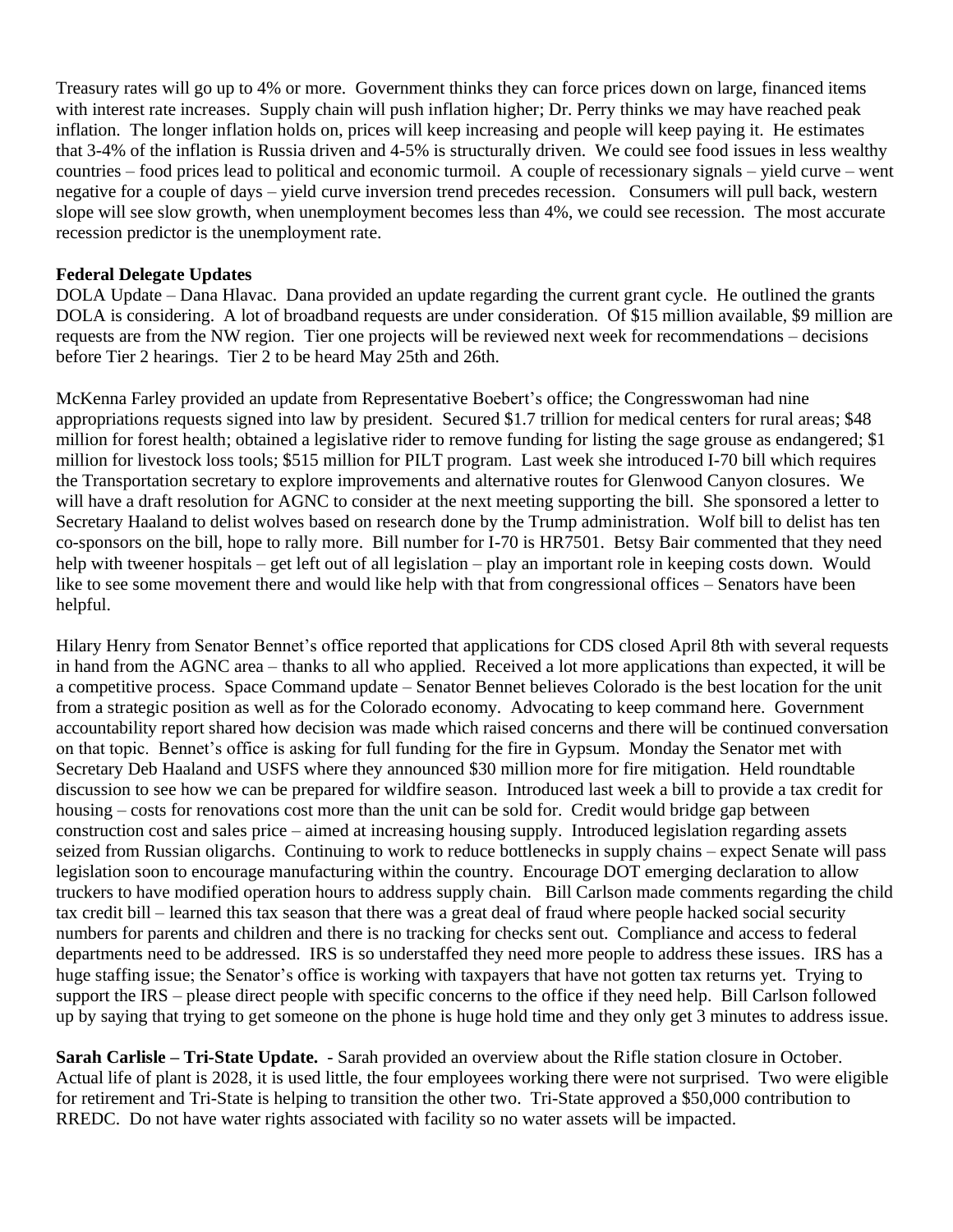**Administrative Update -** Bonnie Petersen provided an update on the following topics:

- $\triangleright$  Wants to make everyone aware we are wrapping up the coal study, playbooks have been drafted. Will ask Jeremiah Riley and Dr. Perry to join us in Rangely at EDD meeting to do readout of the study and go through the playbooks. Important to follow up and focus on what will make sense for northwest Colorado. Encourage everyone to attend and invite others to join the meeting.
- ➢ Space symposium held annually in Colorado Springs. Bonnie attended with Ray Beck. CNCC aviation director Nathan Hardin also joined them. It is a very well attended symposium and contacts were made with a variety of businesses advocating for consideration of locating operations in NW Colorado. Bonnie asked to meet with the governor with NW Colorado leaders and Lockheed Martin regarding an opportunity to encourage aerospace businesses to come to northwest Colorado.
- ➢ Bonnie will be gone for the month of May on vacation. She has planned for Tiffany to be here in her absence and will be prepared to cover her duties.
- ➢ Chairman Samson is attending a symposium in Nebraska about 30 X 30 -and will also be at WIR in Alaska in May where they will also talk about 30X30.

**New Business –** *Next meeting May 25, 2022, CNCC, 500 Kennedy Drive, Rangely, CO 81648*

#### **Adjournment – meeting was adjourned at 1:10 pm.**

#### **Attendance:**

| <b>IN PERSON</b>                    | VIA ZOOM                                  |
|-------------------------------------|-------------------------------------------|
| Grady Hazelton - Town of New Castle | Lisa Piering   Town of Rangely            |
| McKenna Farley - Rep. Boebert       | <b>Heather Jones</b>                      |
| Sara Carlisle - Tri State           | Brandon Bainer (Kacie Sallee)             |
| Ray Beck – City of Craig            | Corey Bryndal                             |
| Dana Hlavac - DOLA                  | Hilary Henry   Senator Bennet             |
| Jeff Comstock – Moffat County       | Anna Stout - Mayor pro-tem Grand Junction |
| Tinker Duclo – CMC                  | Clarice Navarro                           |
| Chris Nichols – City of Craig       | Christina Oxley - CDLE                    |
| Brian Condie – City of Rifle        | Drew Kramer                               |
| Mike Samson - Garfield County       | <b>Merrit Linke</b>                       |
| <b>Bonnie Peterson - AGNC</b>       | Cody Davis - Mesa County Commissioner     |
| Bill Carlson – Town of Palisade     | <b>Betsy Bair</b>                         |
| Tiffany Pehl – AGNC                 | Drew Kramer - Tri-State                   |
| Dr. Nathan Perry - CMU              |                                           |
| Toni Barrett - AGNC                 |                                           |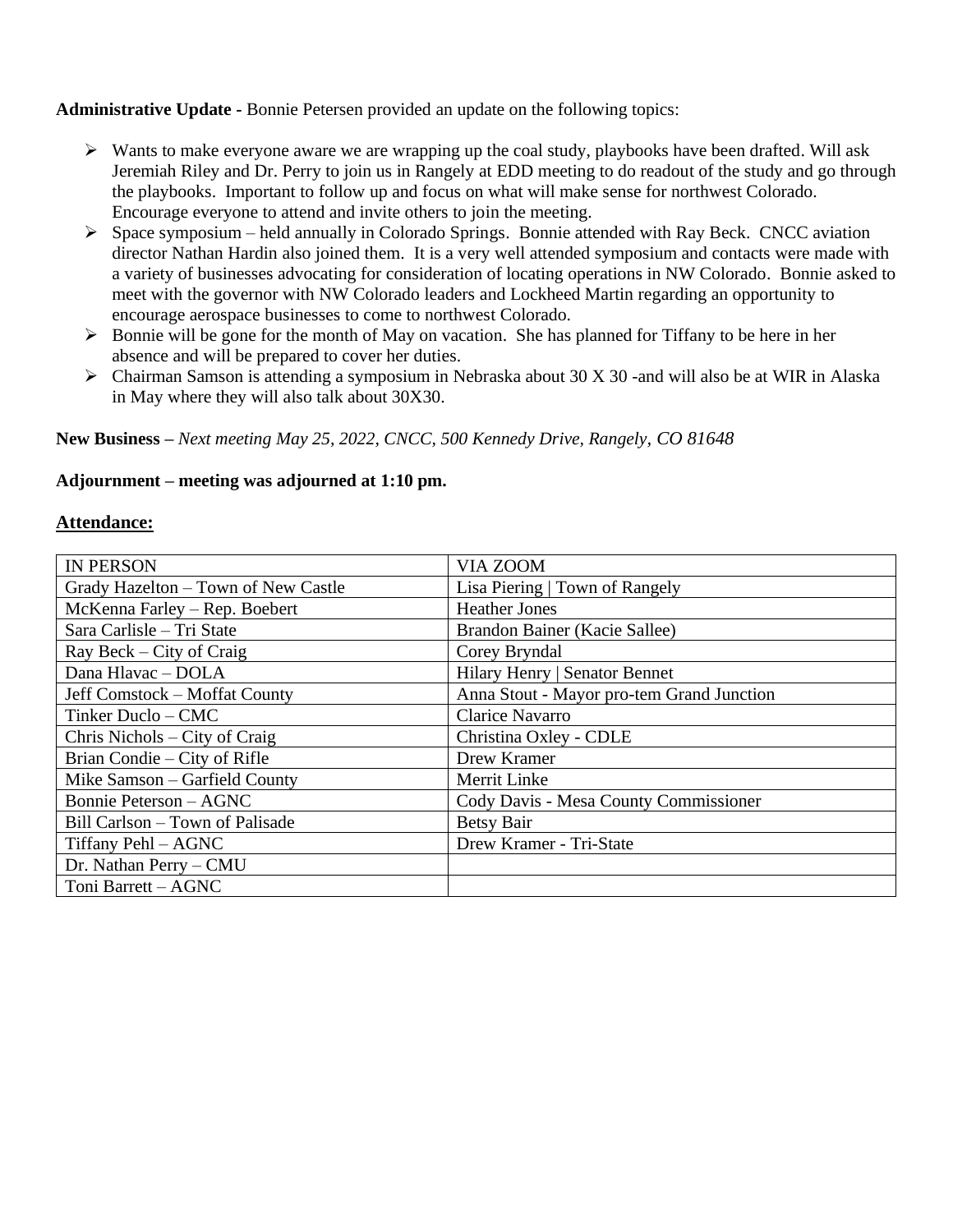### ATTACHMENT A



**Updates from AAA 04/20/2022:**

[50th Anniversary of Older Americans Act Nutrition Program-Spotlight.](https://sites.google.com/a/state.co.us/cdhsintranet/whats-new/connections-newsletter#h.d23h1z4nf7uj) 

# **Gov Jared Polis recognizes 50th anniversary of Colorado Senior Nutrition Program**

The Aging and Adult Services (AAS) Division within the Office of Adult, Aging and Disability Services (OAADS) has supported older adults throughout the state with home delivered and congregate meal sites. The numerous services provided at in-person meal sites and through organizations such as Meals on Wheels have provided nutritional support to older Coloradans for more than 50 years.

One of AAS's key priorities is helping older adults stay healthy, independent, and connected. Thankfully, many congregate meal sites and participants are coming back together after two years away due to the COVID-19 pandemic.

Catherine Lykken, the primary founder of the Routt County Senior Nutrition Program started the congregate meal site with a dream. In 1972, she began to coordinate home meal delivery and a congregate meal site for older adults in the Steamboat Springs area. She contacted the director of the local hospital, and soon the hospital kitchen was preparing meals to be delivered to the homes of older adults who were unable to grocery shop and prepare their own meals. The program has evolved, 50 years later, and now provides daily meals to more than two hundred older adults in three sites around the county as well as home-delivered meals. In 1977, the program moved into its own space and hired a cook.

"I graduated from the University of Oklahoma in 1959 with a degree in social work. My goal was to save the world from poverty. I am still fighting that good fight!" Lykken said. She continues to be involved in several civic organizations.

Lykken's dream was officially realized when Gov. Jared Polis proclaimed March 22, 2022, the 50th Anniversary of the Colorado Senior Nutrition Program stating:

"Whereas, since 1972, the National Senior Nutrition Program has funded local agencies and organizations in Colorado to serve home-delivered and congregate meals that help to ensure older adults have opportunities to stay healthy, independent, and connected; and

Whereas the Senior Nutrition Program is an integral part of communities across Colorado – providing sustenance and so much more to our older community members, especially those most vulnerable to chronic health conditions and social isolation; and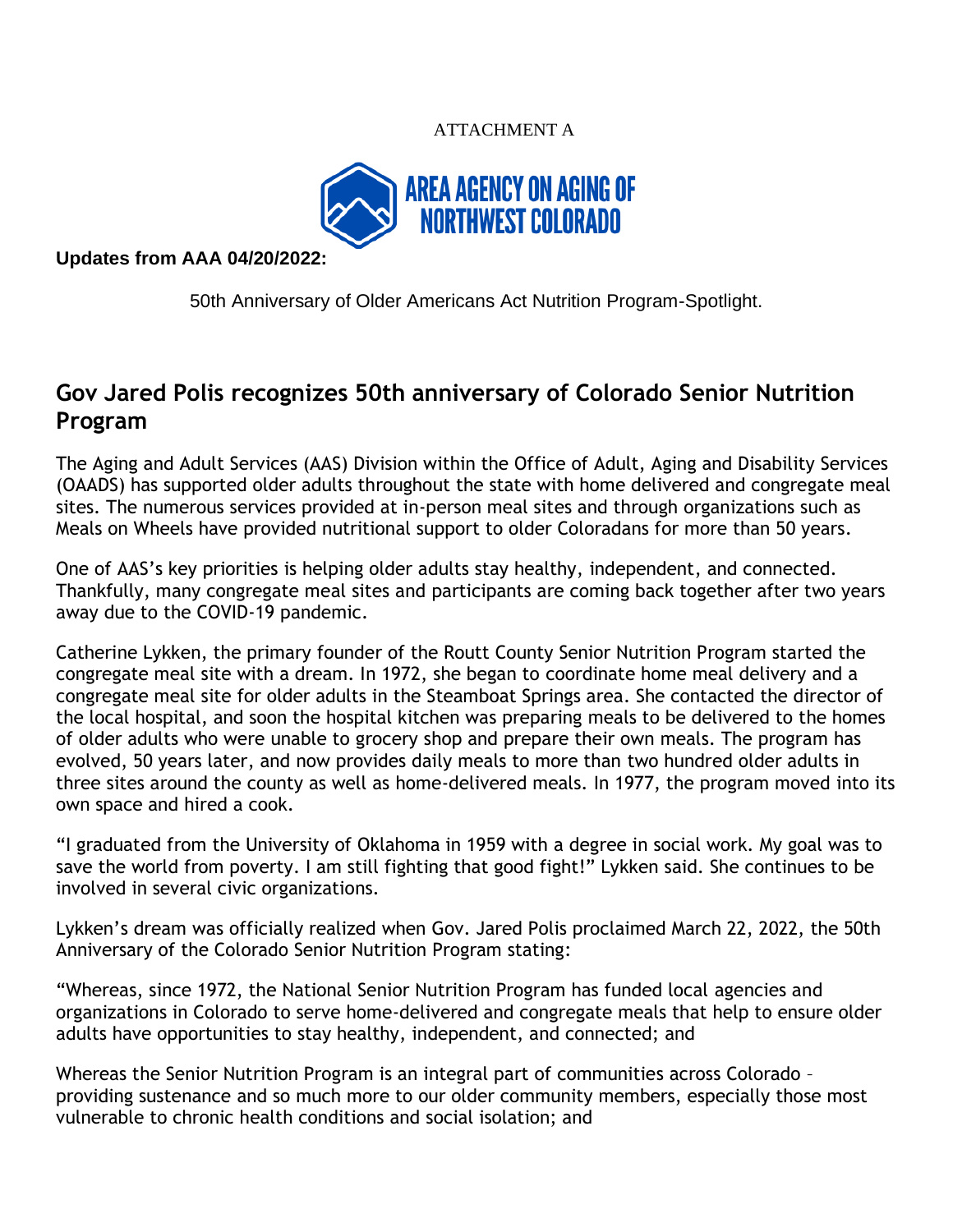I urge every resident to recognize older adults and the people who support them through nutrition services as essential contributors to the strength of our communities."

Thanks to people like Lykken and the AAS team, Colorado's seniors will continue to receive nutritious meals that help them thrive.